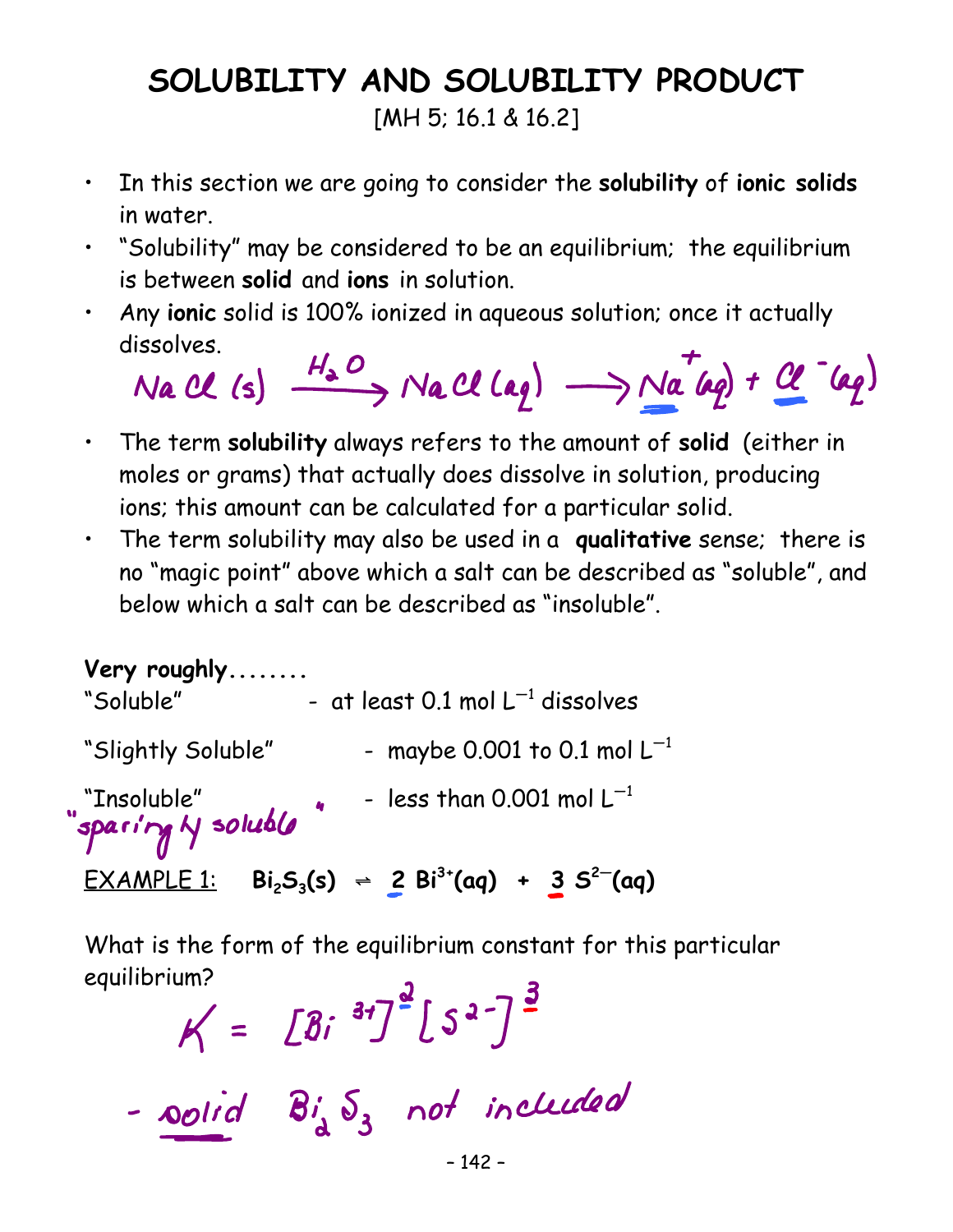#### EXAMPLE 2:

For a solution of  $AgC\ell$  in water, the equilibrium is:

$$
AgC\ell(s) \rightarrow Ag^{\dagger}(aq) + Cl^{\dagger}(aq)
$$

- When the equilibrium is set up all three components **must** be present, to be sure that the system is at equilibrium.
- The equilibrium constant  $\kappa = \begin{bmatrix} A_{\zeta}^{\dagger} & 0 \\ 0 & 0 \end{bmatrix}$
- We call this type of K a **Solubility Product Constant,** symbolized by  $K_{\rm sb}$ .
- So,  $K_{\text{sp}}(AgCl)$  is the solubility product constant for AgCl, when it dissolves (or tries to!) according to the above equation.
- Like most  $K_{eq}$ 's, its value depends on T; this is why more solid usually dissolves in a solution at a higher temperature.

Calculations Using 
$$
K_{sp}
$$
  
\nEXAMPLE 1:  
\n $3 \times 2 \times 10^{11} \text{ d}i$   
\n $3 \times 2 \times 10^{11} \text{ e}^2$   
\nCalculate the solubility, in mol L<sup>-1</sup>, of AgCl(s). [K<sub>sp</sub> (AgCl) = 1.8 × 10<sup>-10</sup>]  
\n $3 \times 10^{-10}$   
\n $4 \times 10^{-10}$   
\n $4 \times 10^{-10}$   
\n $4 \times 10^{-10}$   
\n $4 \times 10^{-10}$   
\n $4 \times 10^{-10}$   
\n $4 \times 10^{-10}$   
\n $4 \times 10^{-10}$   
\n $4 \times 10^{-10}$   
\n $4 \times 10^{-10}$   
\n $4 \times 10^{-10}$   
\n $4 \times 10^{-10}$   
\n $4 \times 10^{-10}$   
\n $4 \times 10^{-10}$   
\n $4 \times 10^{-10}$   
\n $4 \times 10^{-10}$   
\n $4 \times 10^{-10}$   
\n $4 \times 10^{-10}$   
\n $4 \times 10^{-10}$   
\n $4 \times 10^{-10}$   
\n $4 \times 10^{-10}$   
\n $4 \times 10^{-10}$   
\n $4 \times 10^{-10}$   
\n $4 \times 10^{-10}$   
\n $4 \times 10^{-10}$   
\n $4 \times 10^{-10}$   
\n $4 \times 10^{-10}$   
\n $4 \times 10^{-10}$   
\n $4 \times 10^{-10}$   
\n $4 \times 10^{-10}$   
\n $4 \times 10^{-10}$   
\n $4 \times 10^{-10}$   
\n $4 \times 10^{-10}$   
\n $4 \times 10^{-10}$   
\n $4 \times 10^{-10}$   
\n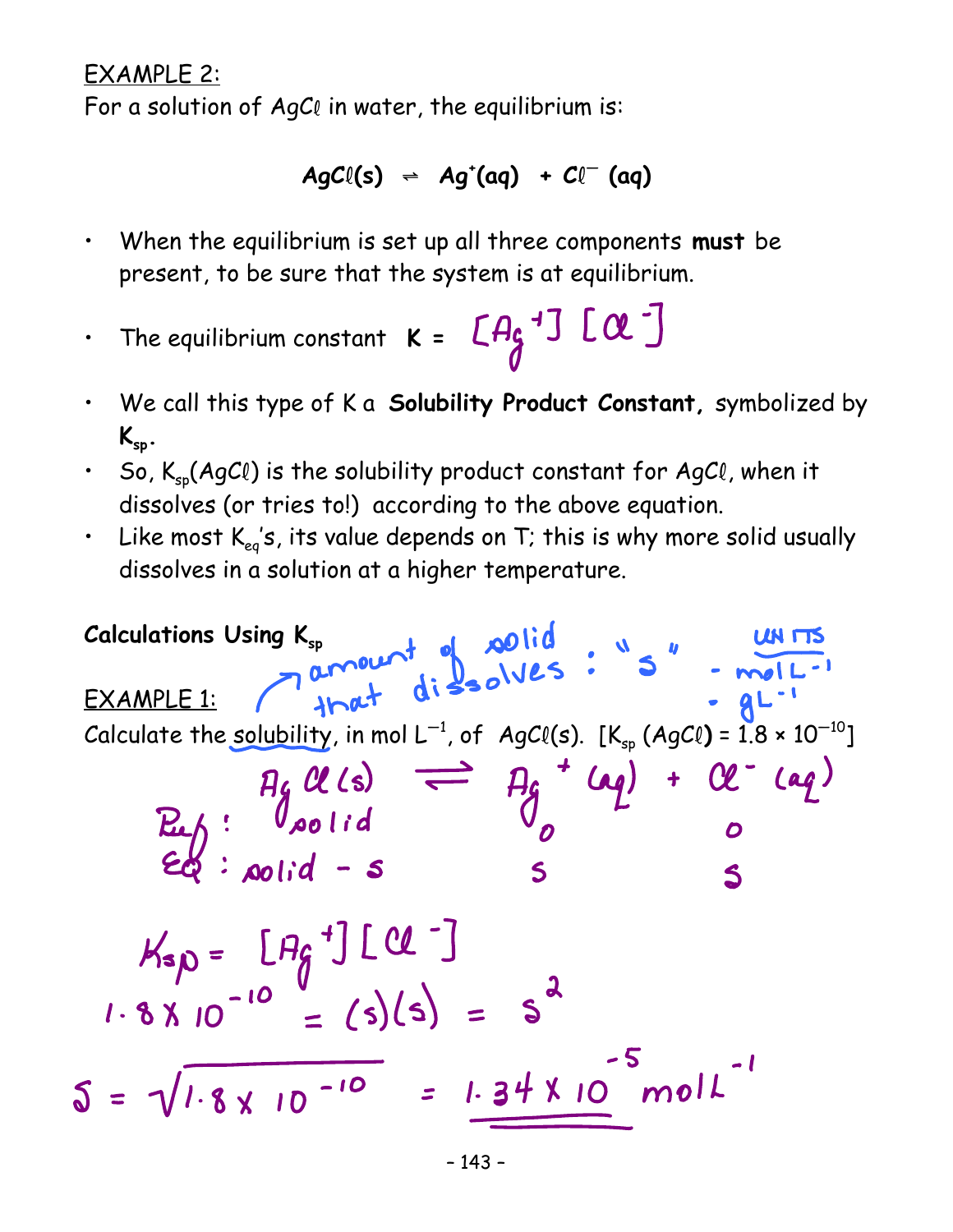EXAMPLE 2:

Calcium carbonate,  $CaCO<sub>3</sub>$ , has a solubility in water of 0.0180 g L  $^{-1}$ at 25 °C. Calculate the  $K_{sp}$  for CaCO<sub>3</sub>. [MM of CaCO<sub>3</sub> = 100.1 g mol<sup>-1</sup>]

$$
\begin{array}{rcl}\n\text{(a 10)} & \text{(b) } & \text{(c) } & \text{(d) } & \text{(e) } & \text{(f) } & \text{(g) } & \text{(h) } \\
\text{(g) } & \text{(h) } & \text{(i)} & \text{(ii)} & \text{(iii) } & \text{(iv) } \\
\text{(h) } & \text{(i)} & \text{(ii)} & \text{(iii) } & \text{(iv) } & \text{(iv) } \\
\text{(i)} & \text{(ii)} & \text{(iii) } & \text{(iv) } & \text{(iv) } & \text{(iv) } \\
\text{(i)} & \text{(ii)} & \text{(iii) } & \text{(iv) } & \text{(iv) } & \text{(iv) } \\
\text{(iv) } & \text{(iv) } & \text{(iv) } & \text{(v) } & \text{(v) } & \text{(v) } & \text{(v) } \\
\text{(iv) } & \text{(v) } & \text{(v) } & \text{(v) } & \text{(v) } & \text{(v) } & \text{(v) } & \text{(v) } \\
\text{(v) } & \text{(v) } & \text{(v) } & \text{(v) } & \text{(v) } & \text{(v) } & \text{(v) } & \text{(v) } \\
\text{(v) } & \text{(v) } & \text{(v) } & \text{(v) } & \text{(v) } & \text{(v) } & \text{(v) } & \text{(v) } & \text{(v) } & \text{(v) } \\
\text{(v) } & \text{(v) } & \text{(v) } & \text{(v) } & \text{(v) } & \text{(v) } & \text{(v) } & \text{(v) } & \text{(v) } & \text{(v) } & \text{(v) } & \text{(v) } & \text{(v) } & \text{(v) } & \text{(v) } & \text{(v) } & \text{(v) } & \text{(v) } & \text{(v) } & \text{(v) } & \text{(v) } & \text{(v) } & \text{(v) } & \text{(v) } & \text{(v) } & \text{(v) } & \text{(v) } & \text{(v) } & \text{(v) } & \text{(v) } & \text{(v) } & \text{(v) } & \text{(v) } & \text{(v) } & \text{(v) } & \text{(v) } & \text{(v) } & \text{(v) } & \text{(v) } & \text{(v) } & \text{(v) } & \text{(v) } & \text{(v) } & \
$$

Substitute:  
\n
$$
K_{sp} = s^{2} = (1.798 \times 10^{-4})^{2}
$$
  
\n $= 3.2 \times 10^{-8}$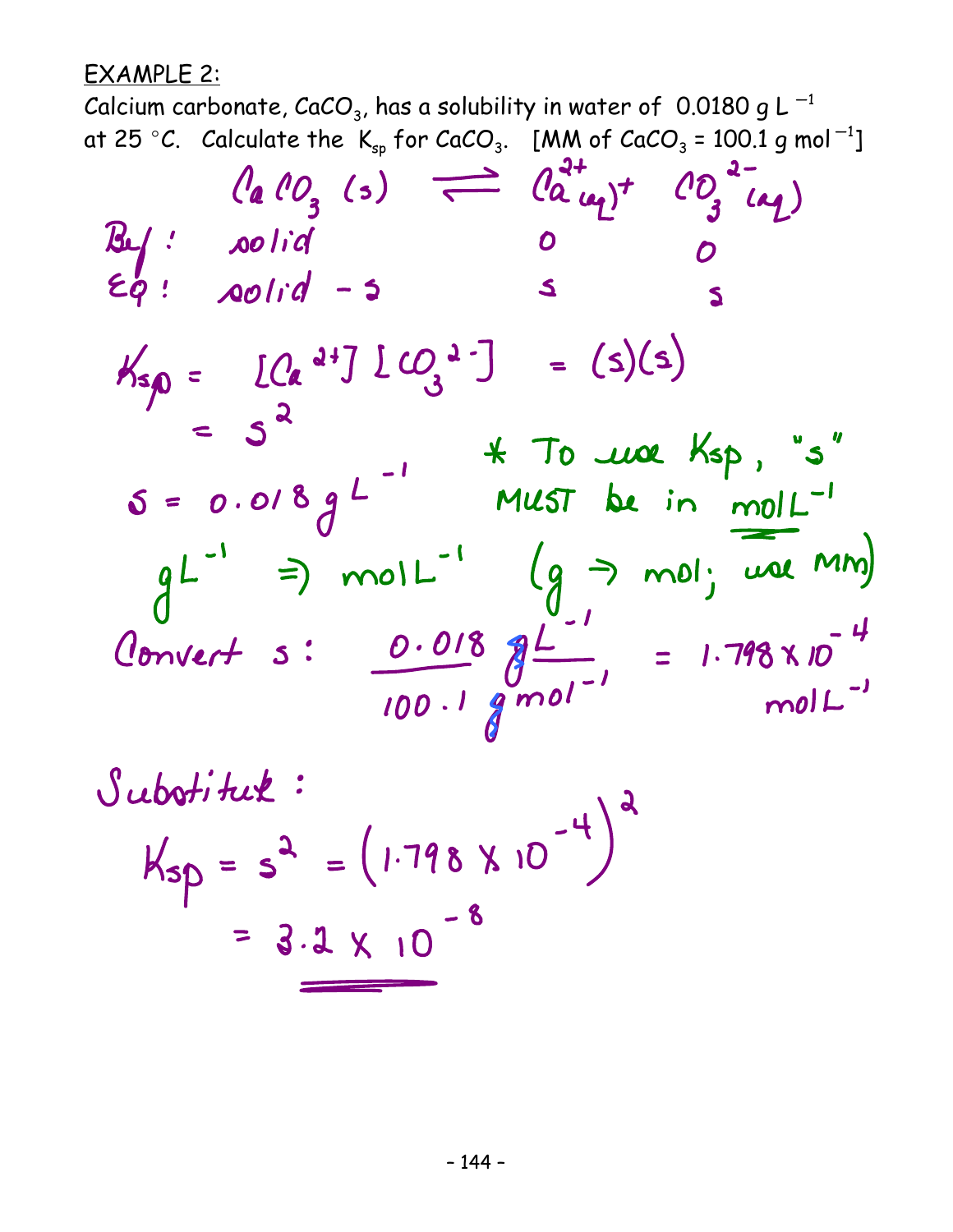EXAMPLE 3:

Calcium fluoride,  $CaF_2$ , dissolves in water to the extent of 0.00170 g per 100 mL.  $\,$  What is the K $_{\rm sp}$  for (CaF $_2$ ) ? [MM CaF $_2$  = 78.1 g mol $^{-1}$ ]

$$
\begin{array}{rcl}\n\text{(a)} \qquad & \text{(a)} \qquad & \text{(a)} \qquad & \text{(a)} \qquad & \text{(b)} \qquad & \text{(c)} \qquad & \text{(d)} \qquad & \text{(e)} \qquad & \text{(f)} \qquad & \text{(g)} \qquad & \text{(h)} \qquad & \text{(i)} \qquad & \text{(ii)} \qquad & \text{(iii)} \qquad & \text{(iv)} \qquad & \text{(iv)} \qquad & \text{(v)} \qquad & \text{(v)} \qquad & \text{(v)} \qquad & \text{(v)} \qquad & \text{(v)} \qquad & \text{(v)} \qquad & \text{(v)} \qquad & \text{(v)} \qquad & \text{(v)} \qquad & \text{(v)} \qquad & \text{(v)} \qquad & \text{(v)} \qquad & \text{(v)} \qquad & \text{(v)} \qquad & \text{(v)} \qquad & \text{(v)} \qquad & \text{(v)} \qquad & \text{(v)} \qquad & \text{(v)} \qquad & \text{(v)} \qquad & \text{(v)} \qquad & \text{(v)} \qquad & \text{(v)} \qquad & \text{(v)} \qquad & \text{(v)} \qquad & \text{(v)} \qquad & \text{(v)} \qquad & \text{(v)} \qquad & \text{(v)} \qquad & \text{(v)} \qquad & \text{(v)} \qquad & \text{(v)} \qquad & \text{(v)} \qquad & \text{(v)} \qquad & \text{(v)} \qquad & \text{(v)} \qquad & \text{(v)} \qquad & \text{(v)} \qquad & \text{(v)} \qquad & \text{(v)} \qquad & \text{(v)} \qquad & \text{(v)} \qquad & \text{(v)} \qquad & \text{(v)} \qquad & \text{(v)} \qquad & \text{(v)} \qquad & \text{(v)} \qquad & \text{(v)} \qquad & \text{(v)} \qquad & \text{(v)} \qquad & \text{(v)} \qquad & \text{(v)} \qquad & \text{(v)} \qquad & \text{(v)} \qquad & \text{(v)} \qquad & \text{(v)} \qquad & \text{(v)} \qquad & \text{(v)} \qquad & \text{(v)} \qquad & \text{(v)} \qquad & \text{(v)} \qquad & \text{(v)} \qquad & \text{(v)} \qquad & \text{(v)} \qquad & \text{(v)} \qquad & \text{(v)} \qquad & \text{(v)} \qquad & \text{(v
$$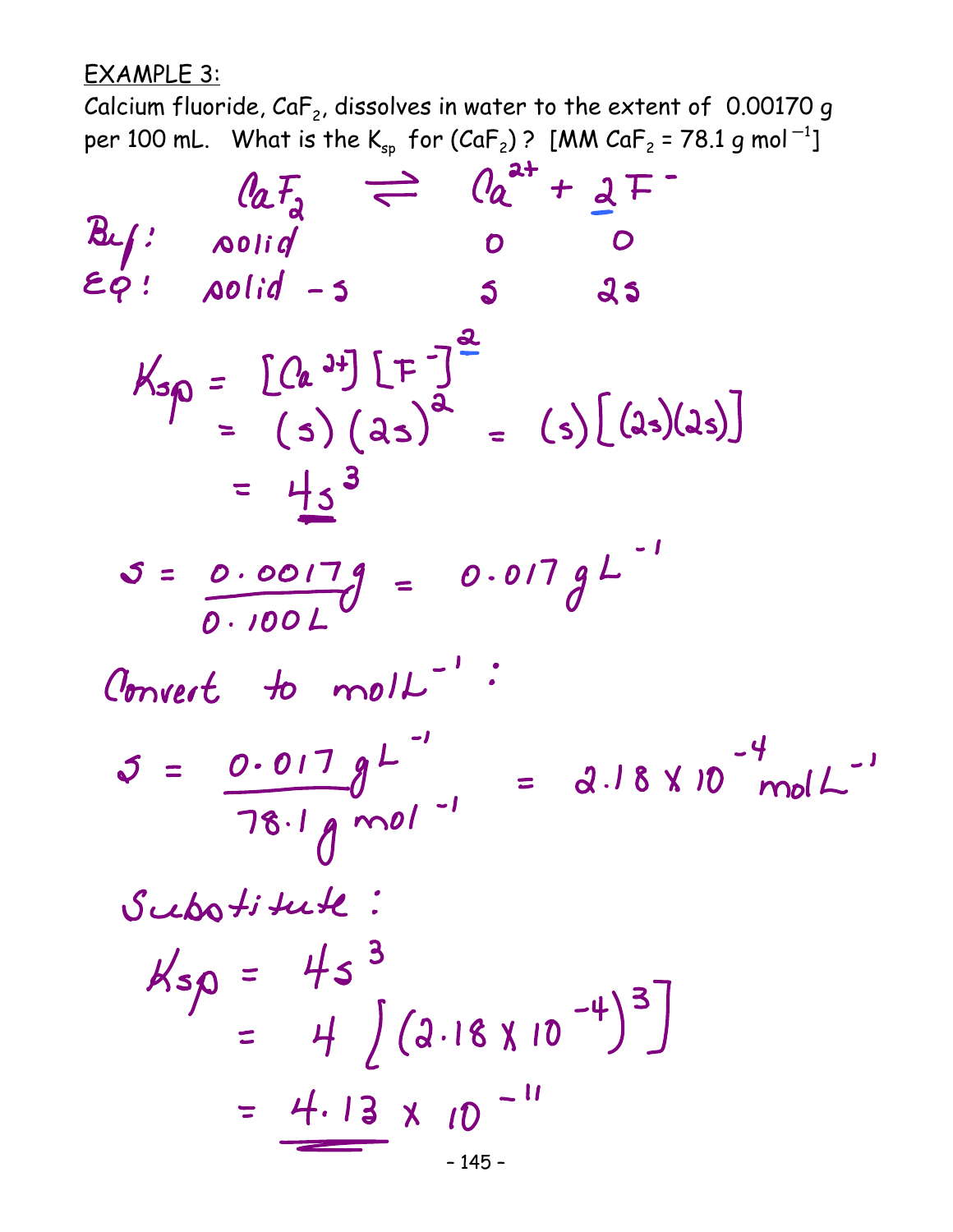EXAMPLE 4:

If solid PbCl $_2$  equilibrates with pure water, what are [Pb $^{2\ast}$ ] and [Cl $^{-}$ ] in

the solution at equilibrium?  $[K_{sp}(PbCl_2) = 1.7 \times 10^{-5}]$ <br>  $Pb \mathcal{U}_{2} \rightleftharpoons Pb^{2+} + 3 \mathcal{U}$ <br>  $Eq: \text{solid} \cdot s$   $S$   $35$  $K_{sp} = [Pb^{24}] [Cl^{-1}]^{2}$ <br>= (s)(2s)<sup>2</sup> = 4s<sup>3</sup>  $1.7 \times 10^{-5} = 45^{3}$  $\frac{1.7 \times 10^{-5}}{4} = 5^{3} = 4.2 \times 10^{-6}$  $5 = \sqrt[3]{4.2 \times 10^{-6}}$ =  $1.62 \times 10^{-3}$  mol L<sup>-1</sup>  $[Pb^{2t}] = S = 1.62 \times 10^{-2} \text{ mol}^{-1}$  $LU^{-1} = 25 = 2(1.62 \times 10^{-2})$  $= 3.24 × 10^{-2} molL^{-1}$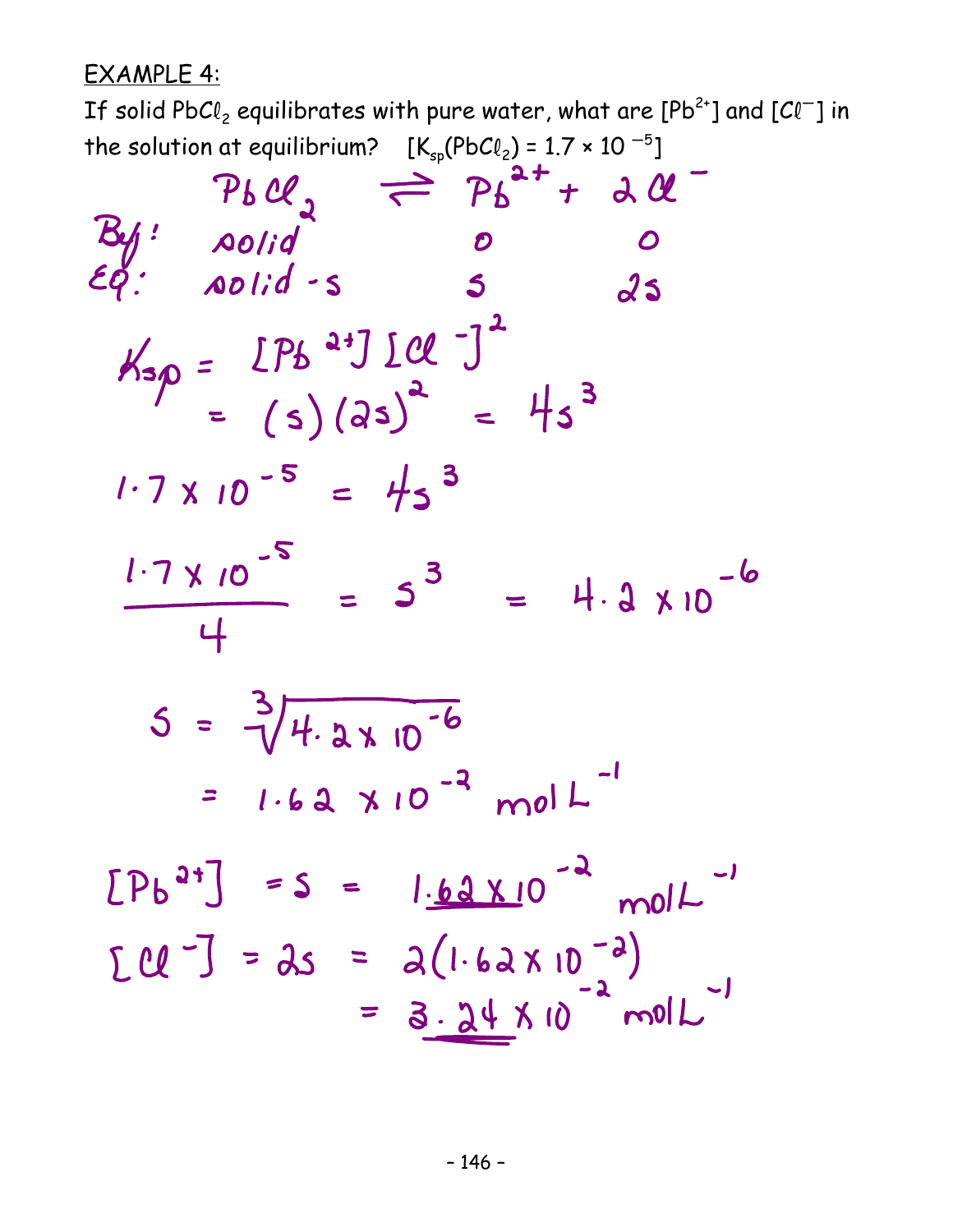### **Solubility and the Common Ion Effect**

- The "Common Ion Effect" is an illustration of Le Chatelier's Principle.
- Consider the equilibrium:

#### $AgCl(s) \Leftrightarrow Ag^{*}(aq) + Cl^{*}(aq)$

- What happens to the position of equilibrium if we add some extra chloride ion,  $Cl^-($  (or silver ion,  $Ag^{\dagger})$ ? "stress"
	- equilibrium stifts so as to offeet that stress =) shijt LEIT; towards Ag Cl
- : more Ag Cl (s) present; les dissolves
- What does this mean, qualitatively, for the solubility of AgCl if there is already Ag<sup>+</sup> or  $Cl^-$  in the solution?
	- less Ag Cl dissolves : "s' is somaller => solubility decleases in the  $K_{sp} = 1.8 \times 10^{-10} = [Hg^{-1}] ECl^{-1}$ – 147 –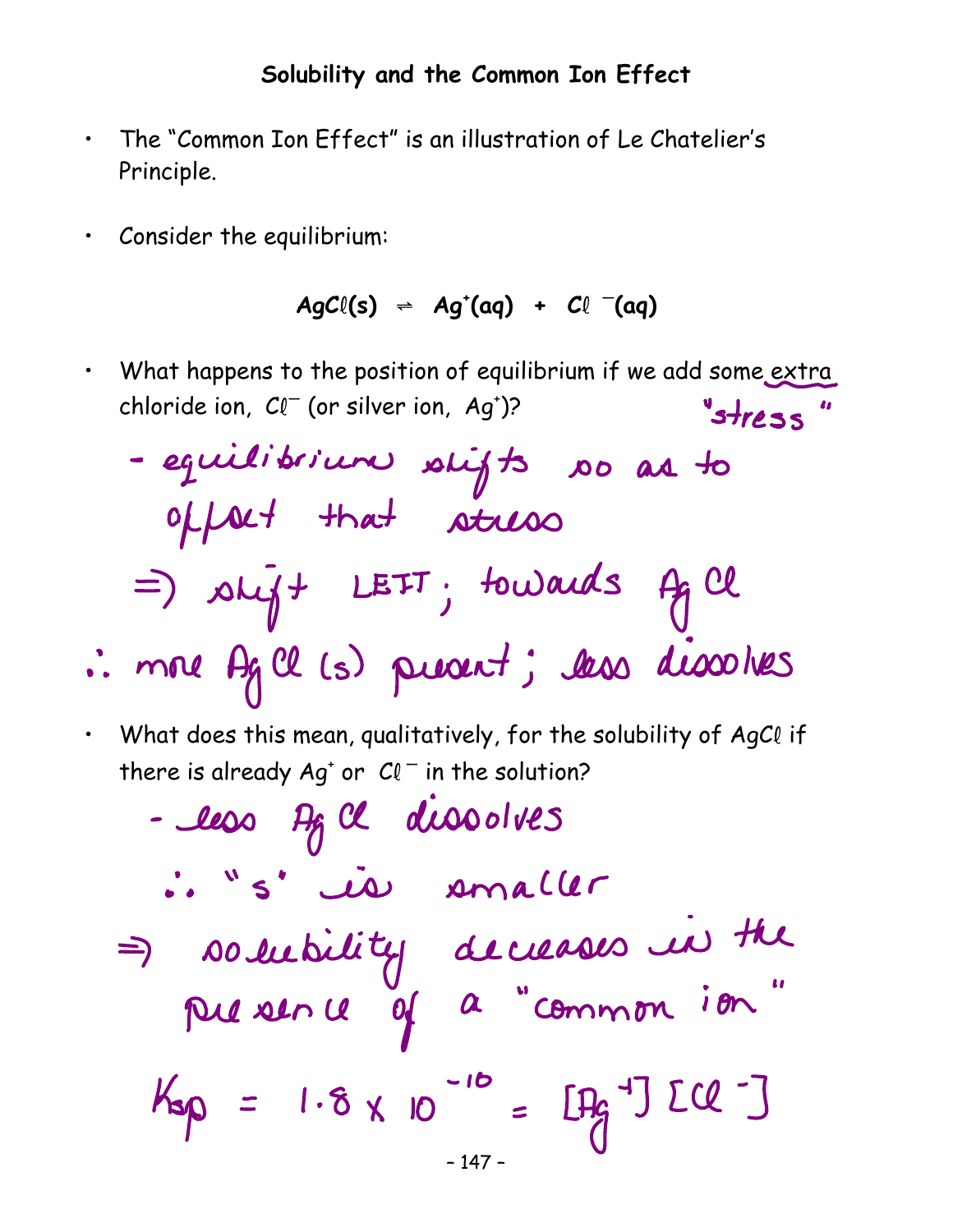EXAMPLE 1: Solid AgCl  $(K_{sp} = 1.8 \times 10^{-10})$  is equilibrated with 0.010 M NaCl solution. a) How many moles of AgCl will dissolve in 1.0 L of the NaCl solution?  $Nac\ell \longrightarrow Na^+ + \alpha^ [Cl^+]_{NaM} = 0.010M$  $P_{eff}: \begin{matrix} 4g & 0l & \implies & 4g & + & 0l \\ 2g & 3 & 0 & \frac{0.010}{0.010} \\ 60 & 0.010 & 0.010 & 0.010 \end{matrix}$  $K_{sp} = LP_{g} + J [Cl^{-}]$ <br>1.8 x 10 -10 = (s) (\$ + 0.010)  $5 + 0.010 \stackrel{?}{\sim} 0.010$  $5 = 1.8 \times 10^{-8} \text{ mol } L^{-1}$ 

b) What is the solubility of AgCl in the NaCl solution?

 $S = 1.8 \times 10^{-8}$  moll<sup>-1</sup>

Solubility of AgCl in pure water =  $1.3 \times 10^{-5}$  M (p. 143). In the NaCl solution: only 0.13 % of the solubility in water alone!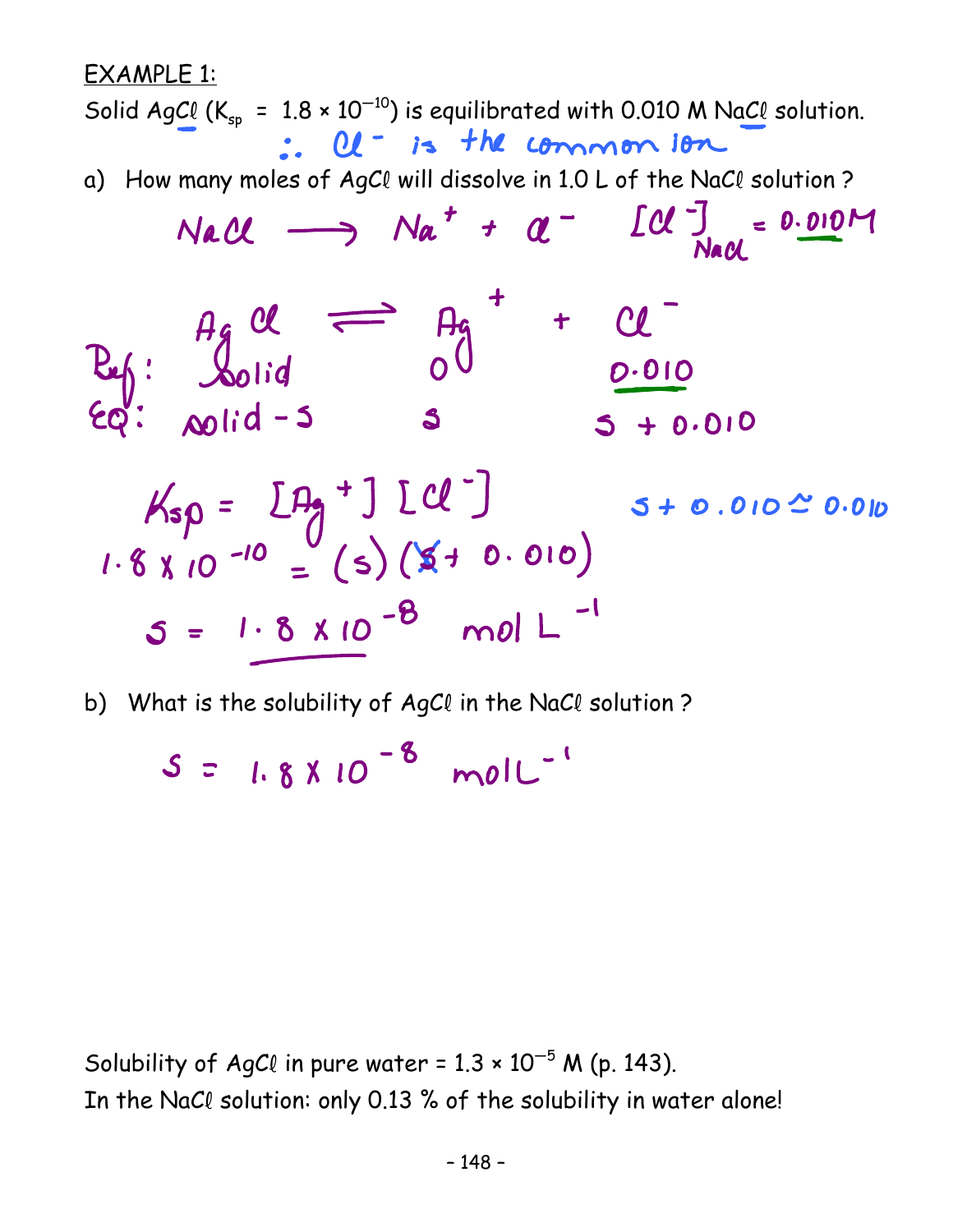#### EXAMPLE 2:

What is the concentration of  $Ca^{2+}$  (aq) in molL  $^{-1}$ , in a solution made by equilibrating  $CaF_2(s)$  with 0.20 M KF solution?  $F^-$  is common ion  $[K_{sp}$  for CaF<sub>2</sub> = 4.1 × 10<sup>-11</sup>] (Compare this answer with p. 145)

$$
kF \rightarrow k^{+} + F^{-} \quad \therefore [F]_{kF} = 0.20 \text{ M}
$$
\n
$$
Q_{a}F_{a} \rightleftharpoons Q_{a}^{a+} + Q_{a}F^{-}
$$
\n
$$
\text{solid} \quad \text{O} \quad \text{0.20}
$$
\n
$$
\text{A}_{s}P = [Q_{a}^{a+}] [F^{-}]^{\frac{d}{2}}
$$
\n
$$
4.1 \times 10^{-11} = (5) (36 + 0.20)^{a}
$$
\n
$$
5 = \frac{4.1 \times 10^{-11}}{(0.20)^{a}} = \frac{1.025 \times 10^{-9}}{[Q_{a}^{a+}]}
$$
\n
$$
= [Q_{a}^{a+}]
$$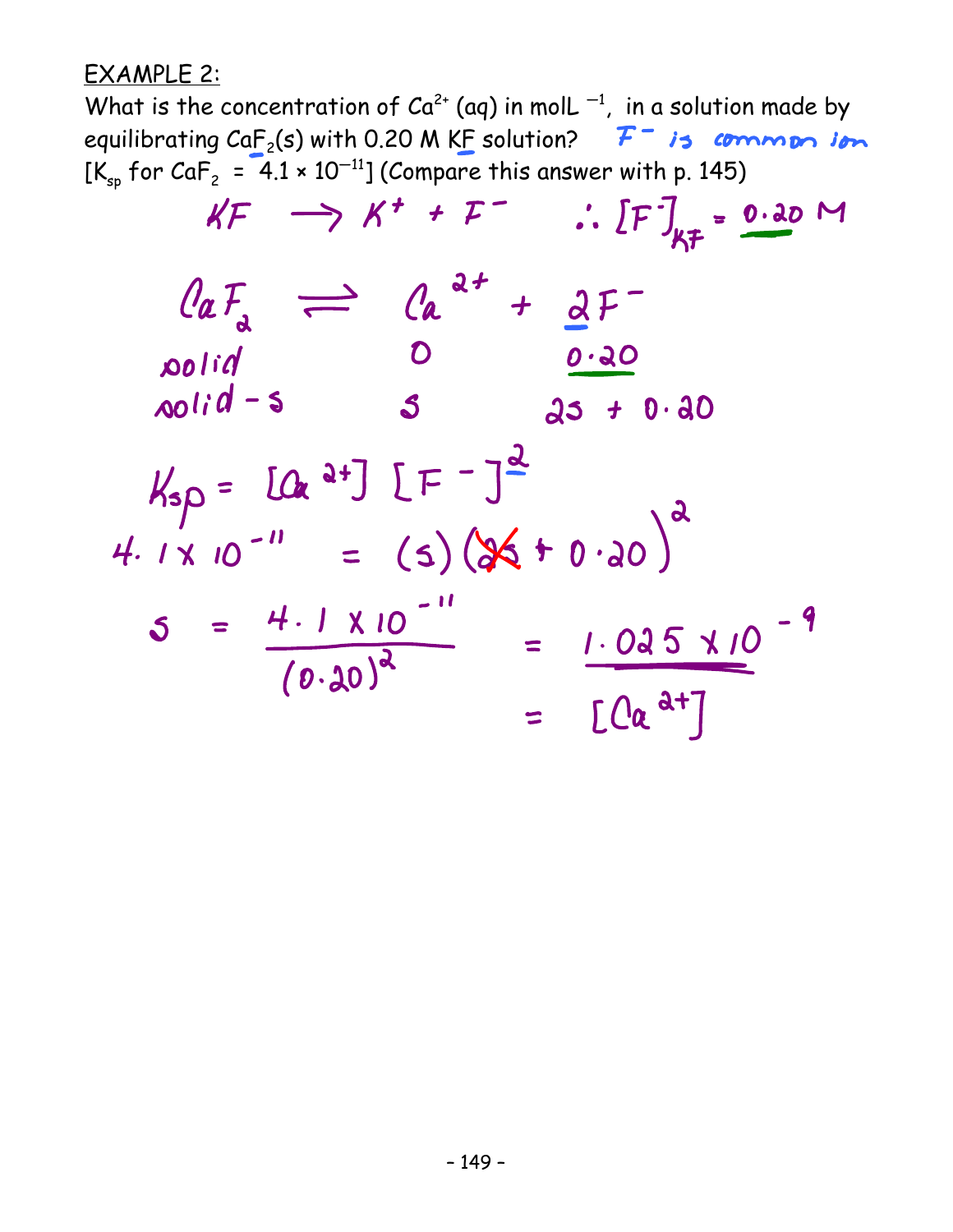EXAMPLE 3:

Calculate the solubility of PbCl<sub>2</sub>, in molL<sup>-1</sup>, in a solution of 0.15 M MgCl<sub>2</sub>.  $[K_{sp}$  for PbCl<sub>2</sub> is  $1.7 \times 10^{-5}$ ]  $M = 10$  common ion

$$
M_g \mathcal{U}_a \longrightarrow M_g^{2+} + 2 \mathcal{U}
$$
  
LC J<sub>Mg</sub> $\mathcal{U}_a = 2 \times 0.15 \text{ mol}^{-1}$ 

$$
\begin{array}{rcl}\n\mathcal{P}_b & \mathcal{Q}_a & \overrightarrow{=} & \mathcal{P}_b \stackrel{a+}{} & + & \mathcal{A} \mathcal{Q}_a \\
\mathcal{A} & \mathcal{Q} & 0 & 0.30 \\
\mathcal{A} & 0 & 0.30 & \\
\mathcal{A} & 0 & 0.30 & \\
\mathcal{A} & 0 & 0.30 & \\
\end{array}
$$

$$
K_{5}\rho = [P_{b}^{2+}][Cl^{-}]
$$
  
1.7x 10<sup>-5</sup> = (s)(x<sup>2</sup> + 0.30)<sup>2</sup>  

$$
S = \frac{1.7 \times 10^{-5}}{(0.30)^{2}} = \frac{1.9 \times 10^{-4} \text{mol}L^{-1}}{}
$$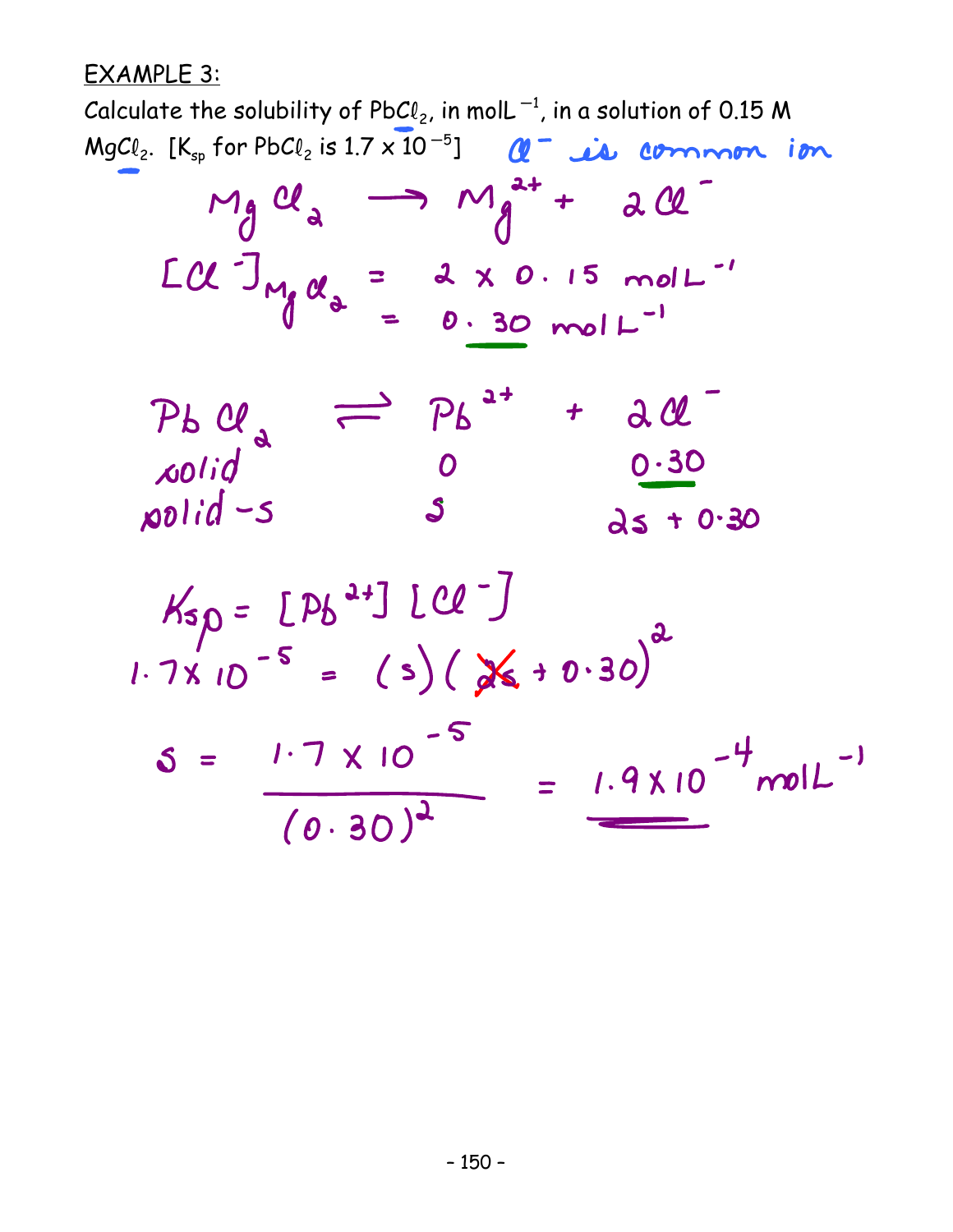## **Saturated and Unsaturated Solutions**

- The term **"saturated"** implies that there is equilibrium between solid and solution.
- If the quantity of a substance in solution is **less** than that required for equilibrium with the solid, the solution is said to be **"unsaturated".**

This is a common, stable, situation but it is not an equilibrium (so K<sub>sp</sub> doesn't apply).

- If more solid as added to an unsaturated solution, it **dissolves** until the solution **is** saturated (at which point there is solid in equilibrium with the solvated ions).
- Consider the compound  $A_2B$ ; first we dissolve some in water to



- We could write an expression for Q, the Reaction Quotient (p. 139):  $\varphi = [A^+]^2 [B^2]$
- · For a saturated solution, Q = K<sub>sp</sub>.<br>- *To more* solid can dissolve
- Now suppose that we mix two solutions containing the ions  $A^{\dagger}(aq)$ and  $B^{2-}$ (aq). The sparingly soluble compound  $A_2B$  may be formed.

$$
\partial A^{\dagger}(aq) + B^2(q) \rightarrow P_a \delta(s); \quad \partial_a B(s) \rightleftharpoons \partial B^{\dagger}(aq) + \overline{\delta}(cq)
$$

- Write an expression for Q; we call this the Ion Product:<br>  $Q = \prod_{i=1}^{n} \prod_{i=1}^{n} \prod_{i=1}^{n} \frac{1}{i!} \prod_{i=1}^{n} \frac{1}{i!} \prod_{i=1}^{n} \frac{1}{i!} \prod_{i=1}^{n} \frac{1}{i!} \prod_{i=1}^{n} \frac{1}{i!} \prod_{i=1}^{n} \frac{1}{i!} \prod_{i=1}^{n} \frac{1}{i!} \prod_{i=1}^{n} \frac$
- We will assume that precipitation **will** occur at the point where  $Q \geq K_{sp}$ .
- If Q < K<sub>sp</sub>, the solution is unsaturated and no precipitation will occur.
- It is also possible for  $Q \succ K_{sp}$ , usually briefly.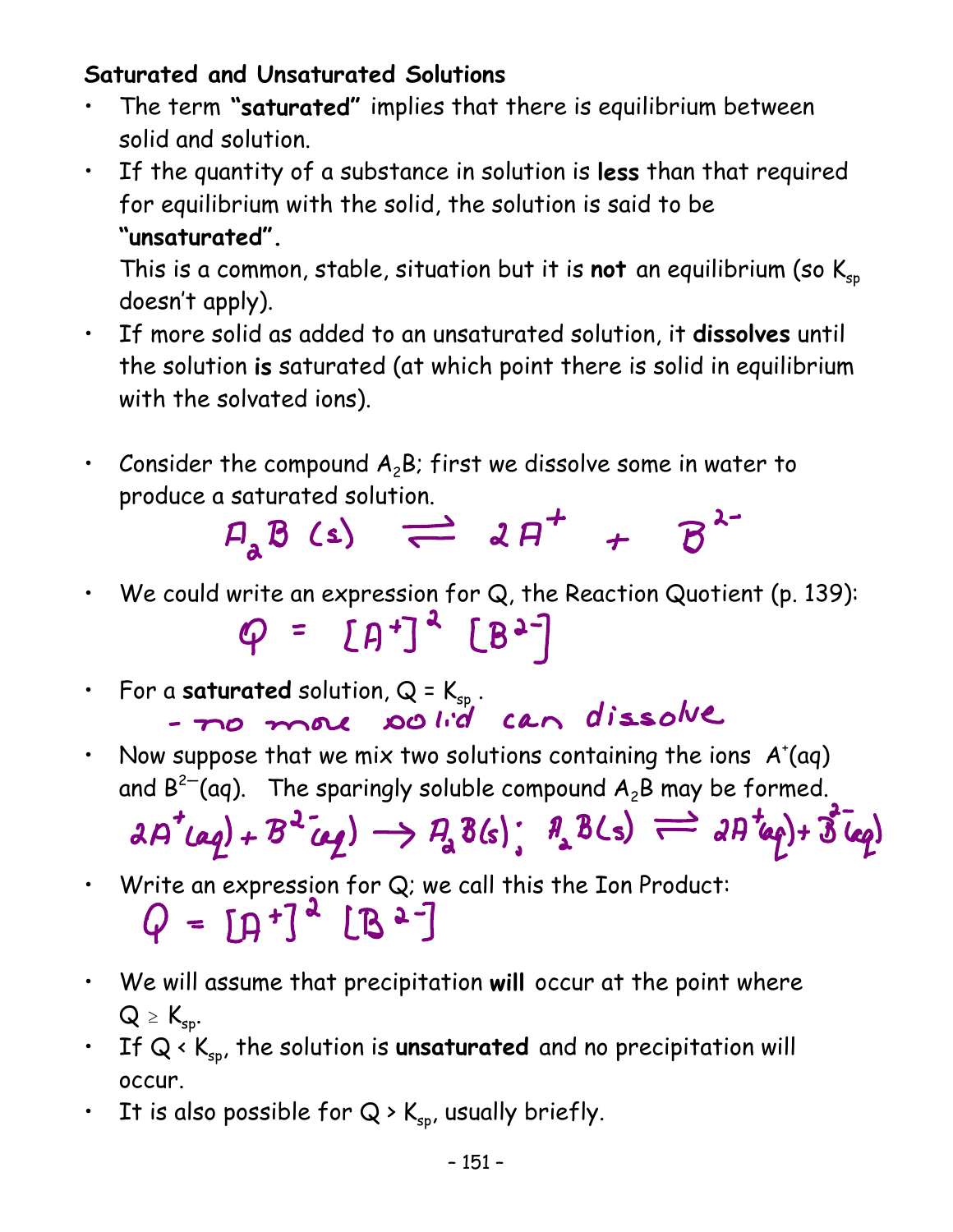This is a non-equilibrium situation for a solution that is **supersaturated,** i.e. has ion concentrations **greater** than equilibrium values.

• We can determine the actual concentrations of one of the ions involved in the formation of a precipitate by setting the Ion Product equal to  $K_{sp}$ ..............

### EXAMPLE 1:

How much solid  $Pb(NO<sub>3</sub>)<sub>2</sub>$  must be added to 1.0 L of 0.0010 M Na<sub>2</sub>SO<sub>4</sub> solution for a precipitate of  $PbSO_4$ ,  $[K_{sp} = 1.6 \times 10^{-8}]$  to form ? Assume no change in volume when the solid is added.

– 152 –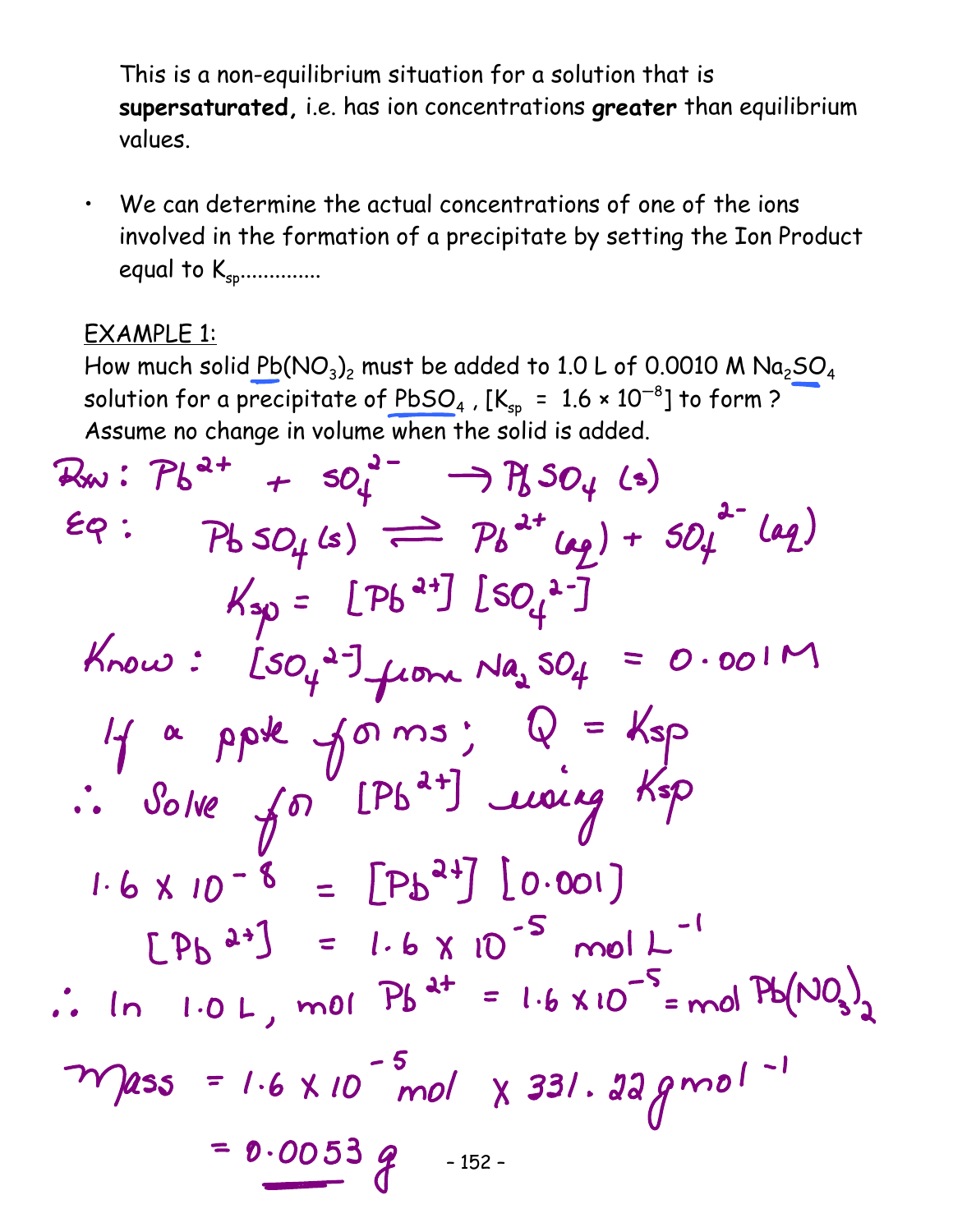EXAMPLE 2:

PbCl<sub>2</sub> has K<sub>sp</sub> = 1.7 × 10<sup>-5</sup>. If equal volumes of 0.030 M Pb(NO<sub>3</sub>)<sub>2</sub> and 0.030 M KCI are mixed, will precipitation occur?<br>- assume  $1.0 L$  of each solutions

(Remember that dilution will occur: If "equal volumes" are mixed, the concentration of each solute is **halved.**)  $V_{total} = 2.0L$ 

Compaie Q to Ksp  $\epsilon_{\varphi}$ :  $\Gamma_{\beta}$   $\Gamma_{\alpha}$   $\Gamma_{\beta}$   $\Gamma_{\beta}$  +  $2\alpha$  $Q = [P_b^{a+}] [C1^{-}]^2$  $[Ph^{a+}]{ail} = M_{1}V_{1} = 0.039111.0L$ <br>  $M_{2} = 0.039111.0L$  $= 0.015 M$  $\frac{[d^2]}{M_1}$  =  $\frac{M_1V}{V_d}$  =  $\frac{0.03 M X 1.0 L}{2.0 L}$  $= 0.015 M$  $Q = (0.015)(0.015)^{2}$  $= 3.78$   $\times 10^{-6}$  $Q \sim$  Kop : precipitation will not occur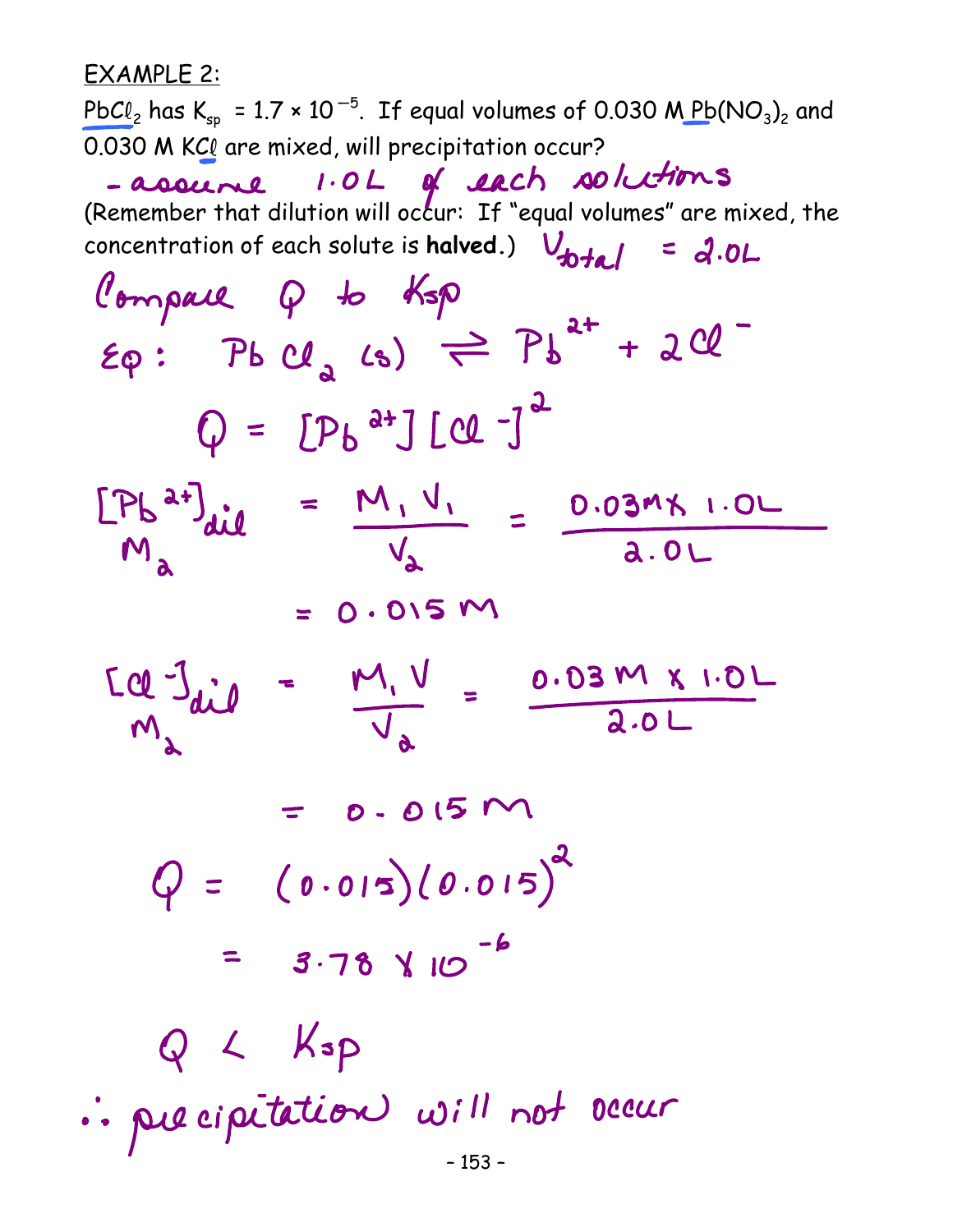EXAMPLE 3:

An experiment is performed in which 100 mL of 0.300 M  $Ca(NO<sub>3</sub>)<sub>2</sub>$  are mixed with 200 mL of 0.20 M NaF.  $[k_{sp} \text{ for } \text{CaF}_2 = 3.2 \times 10^{-11}]$ <br>  $\text{CaF}_2 \rightleftharpoons \text{Ca} \cdot 2 + 10^{-11}$ <br>
i) Will precipitation occurs i) Will precipitation occur?<br> $M_a$   $\{n \begin{bmatrix} a^1 \\ n \end{bmatrix} : [a^1] = 0.300M \times 0.100L$ <br> $0.3L$  $= 0.10M$  $M_a$  for  $F^-$  :  $[F^-] = 0.20 M x 0.2L$  $= 0.133 M$  $Q = [Q^{2+}][F]^{2} = (0.10)(0.133)^{2} = 1.78 \times 10^{-3}$ Q > Ksp : precipitate will form ii) What is the concentration of  $F^-$  in the solution when the reaction is complete? $= 0.01$ mol  $\frac{25}{11}$   $\frac{60}{11}$   $\frac{60}{11}$   $\frac{60}{11}$   $\frac{60}{11}$   $\frac{60}{11}$   $\frac{60}{11}$   $\frac{60}{11}$   $\frac{60}{11}$   $\frac{60}{11}$   $\frac{60}{11}$   $\frac{60}{11}$   $\frac{60}{11}$   $\frac{60}{11}$   $\frac{60}{11}$   $\frac{60}{11}$   $\frac{60}{11}$   $\frac{60}{11}$   $\frac{6$  $K_{sp}$  = 3.2X10 -" =  $(x+0.0333)(2s)$  $3.2$  X 10<sup>-11</sup> = (0.0333) [F]<sup>2</sup>  $\therefore$  [F ] = 3.10 X 10<sup>-5</sup> M -154-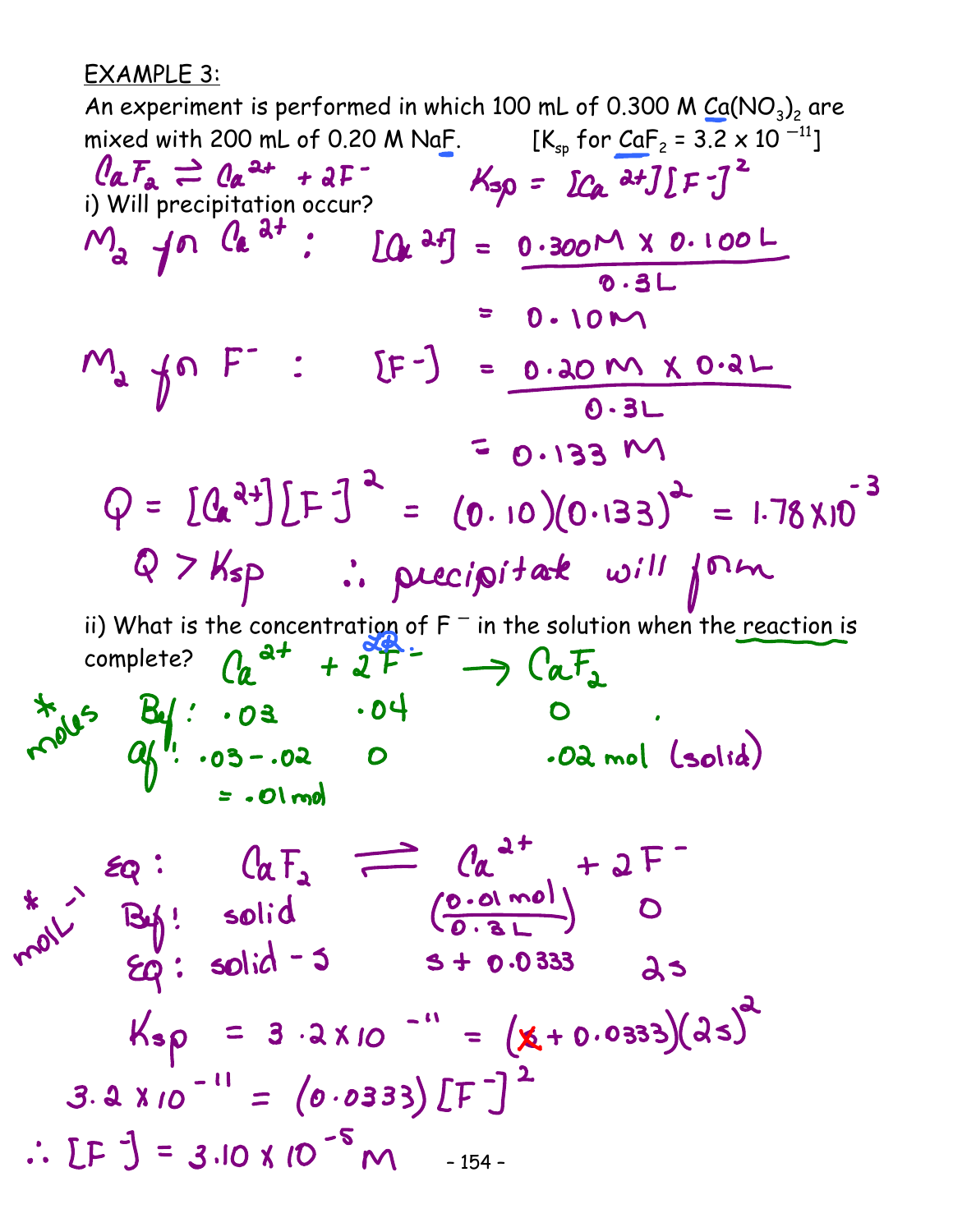- We can also determine the  $K_{\rm sp}$  of a compound experimentally, by carefully measuring the amounts of solutions needed to precipitate the compound in question.
- Take a sample of a solution that contains one of the ions in the compound. That sample must be of known volume and molarity.
- To this solution, carefully add a second solution which contains the other ion present in the compound. The molarity of this second solution must also be known.
- As soon as precipitation of the compound begins to occur, the volume of the second solution is measured.
- The molarities of both ions in the compound are now determined and an Ion Product is calculated. This Ion Product must be equal to  $K_{\text{sp}}$ .

# EXAMPLE:

When 123.0 mL of a 0.0467 M KF solution is added to 234.0 mL of a 0.0100 M solution of  $Ba(NO<sub>3</sub>)<sub>2</sub>$ , the first trace of a precipitate of  $BaF<sub>2</sub>$ is seen. What is the  $K_{sp}$  for BaF<sub>2</sub> ?

$$
a_{1}F_{2}(s) \implies a_{2}^{d+} + a_{1}F^{-1}
$$
\n
$$
K_{3}p = [Ba^{d+1}] [F^{-1}]^{2}
$$
\n
$$
LQ
$$
\n
$$
D_{0} M_{1}V_{1} = M_{0}V_{a} \text{ so both } Ba^{d+} \text{ and } F^{-1}
$$
\n
$$
[Ba^{d+3}] = 0.01M \times 0.234L
$$
\n
$$
[D^{-1}] = 0.0467M \times 0.132L
$$
\n
$$
[D^{-1}] = 0.0467M \times 0.132L
$$
\n
$$
[0.133 + 0.334)L
$$
\n
$$
[0.133 + 0.334)L
$$
\n
$$
[0.133 + 0.334)L
$$
\n
$$
[0.133 + 0.334)L
$$
\n
$$
[0.133 + 0.334)L
$$
\n
$$
[0.133 + 0.334)L
$$
\n
$$
[0.133 + 0.334)L
$$
\n
$$
[0.133 + 0.334)L
$$
\n
$$
[0.133 + 0.334)L
$$
\n
$$
[0.133 + 0.334)L
$$
\n
$$
[0.133 + 0.334)L
$$
\n
$$
[0.133 + 0.334)L
$$
\n
$$
[0.133 + 0.334)L
$$
\n
$$
[0.133 + 0.334)L
$$
\n
$$
[0.133 + 0.334)L
$$
\n
$$
[0.133 + 0.334)L
$$
\n
$$
[0.133 + 0.334)L
$$
\n
$$
[0.133 + 0.334)L
$$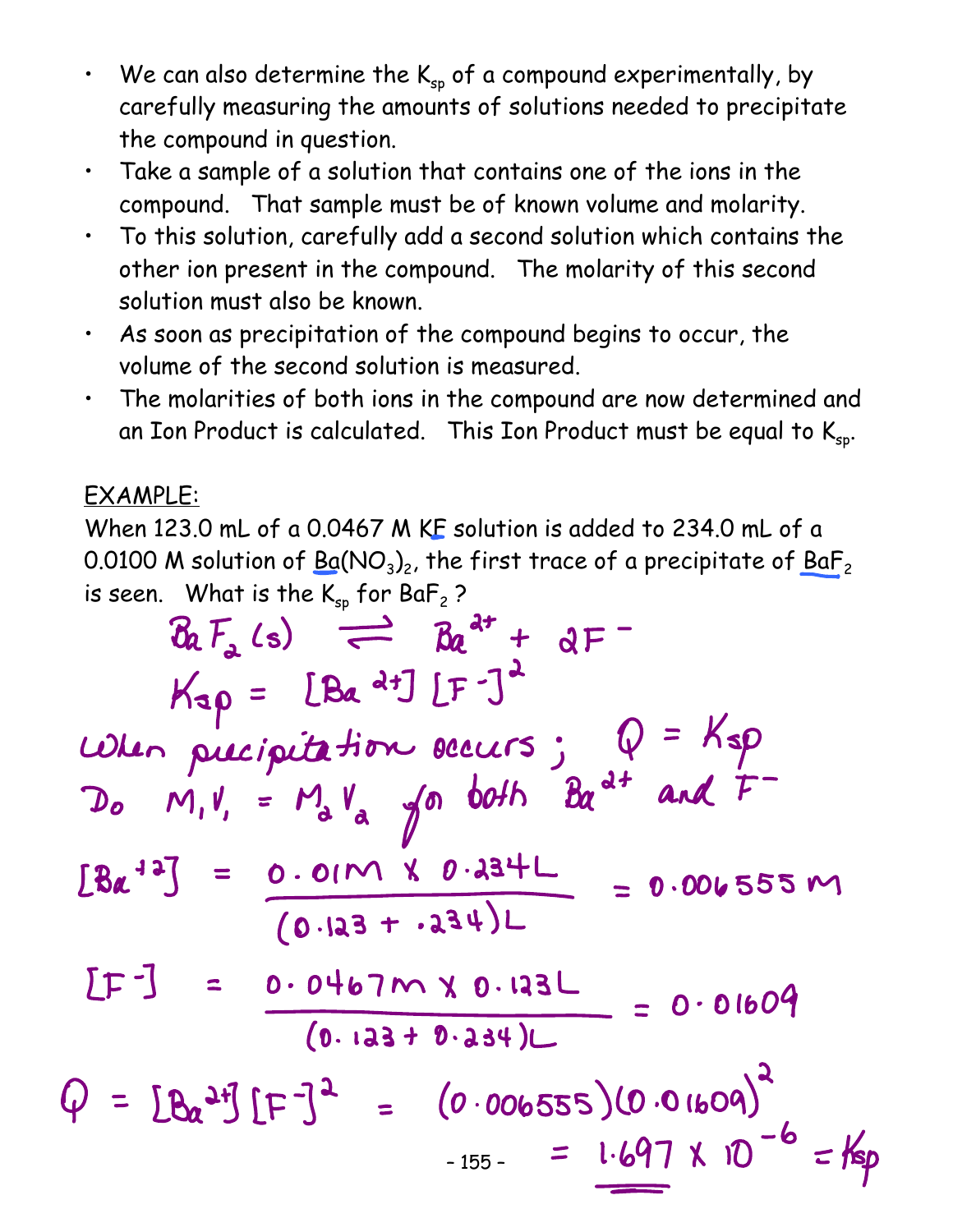## **Selective Precipitation Problems** [MH5; page 430]

Where there is a possibility for two salts to precipitate, the less soluble will precipitate first.

## EXAMPLE:

CaSO<sub>4</sub> has  $K_{sp} = 2.4 \times 10^{-5}$  and SrSO<sub>4</sub> has a  $K_{sp}$  of 2.8  $\times$  10<sup>-7</sup>. (So  $SrSO<sub>4</sub>$  is less soluble.)

A solution has a concentration of 0.10 M of both  $Ca^{2+}$  and  $Sr^{2+}$ ; then  $Na<sub>2</sub>SO<sub>4</sub>(s)$  is slowly added.

What is the  $[SO_4^{2-}]$  at the point where precipitation starts?

$$
srsO4 has the lower Ksp and will precipitate first, when:  $Q = k\phi$   
\n
$$
K_{sp}(srsO4) = 2.8 \times 10^{-7} = [5r^{d+1}][SO4^{2-}]
$$
\n
$$
d \cdot 6 \times 10^{-7} = (0.10) [5O4^{2-}]
$$
\n
$$
\therefore [5O4^{3-}] = 2.8 \times 10^{-6} M
$$
\n
$$
W_{em} = 0.00
$$
\n
$$
W_{em} = 0.00
$$
\n
$$
W_{em} = 0.00
$$
\n
$$
V_{em} = 0.00
$$
\n
$$
V_{em} = 0.00
$$
\n
$$
V_{em} = 0.00
$$
\n
$$
V_{em} = 0.00
$$
\n
$$
V_{em} = 0.00
$$
\n
$$
V_{em} = 0.00
$$
\n
$$
V_{em} = 0.00
$$
\n
$$
V_{em} = 0.00
$$
\n
$$
V_{em} = 0.00
$$
\n
$$
V_{em} = 0.00
$$
\n
$$
V_{em} = 0.00
$$
\n
$$
V_{em} = 0.00
$$
\n
$$
V_{em} = 0.00
$$
\n
$$
V_{em} = 0.00
$$
\n
$$
V_{em} = 0.00
$$
\n
$$
V_{em} = 0.00
$$
\n
$$
V_{em} = 0.00
$$
\n
$$
V_{em} = 0.00
$$
\n
$$
V_{em} = 0.00
$$
\n
$$
V_{em} = 0.00
$$
\n
$$
V_{em} = 0.00
$$
\n
$$
V_{em} = 0.00
$$
\n
$$
V_{em} = 0.00
$$
\n
$$
V_{em} = 0.00
$$
\n
$$
V_{em} = 0.00
$$
\n
$$
V_{
$$
$$

- $\,$  As further Na $_{2}$ SO $_{4}$  is added, the [SO $_{4}^{\,2-}$ ] increases and SrSO $_{4}$ continues to precipitate.
- Precipitation **decreases** the  $[Sr^{2+}]$ , so a steady **increase** in  $[SO_4^{2-}]$  is necessary for the ion product of  $SrSO<sub>4</sub>$  to be exceeded

| $[5r^{2+}]$ | $[SO_4^{2-}]$        | $[Sr^{2+}]$ | $[5O_4^{2-}]$        |
|-------------|----------------------|-------------|----------------------|
| 0.10        | $2.8 \times 10^{-6}$ | 0.050       | $5.6 \times 10^{-5}$ |
| 0.010       | $2.8 \times 10^{-5}$ | 0.0060      | $4.7 \times 10^{-5}$ |
| 0.0020      | $1.4 \times 10^{-4}$ |             |                      |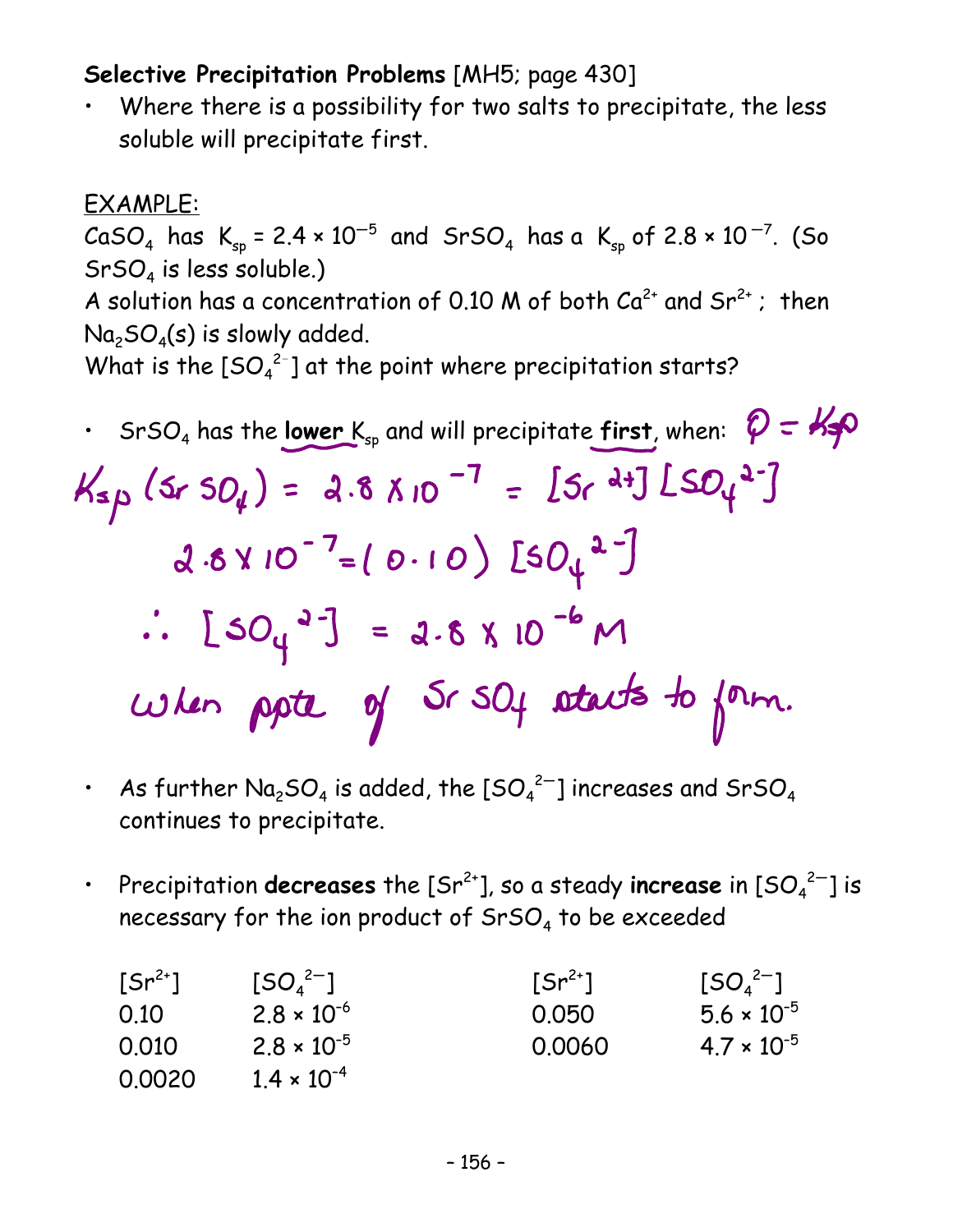• Eventually the [SO $_4^{2-}$ ] will be large enough to exceed the ion product for CaSO<sub>4</sub>; it starts to precipitate when the [SO $_4^{2-}$ ] is:

$$
K_{sp}
$$
 (CaSO<sub>4</sub>) = [Ca<sup>2+</sup>] [SO<sub>4</sub>2<sup>-</sup>]  
\na.4 × 10<sup>-5</sup> = (0.10) [SO<sub>4</sub>2<sup>-</sup>]  
\n[SO<sub>4</sub>2<sup>3</sup>] = a.4 × 10<sup>-4</sup> m

- At this point (still saturated in SrSO<sub>4</sub>) the [Sr<sup>2+</sup>] will be:  $9$  [so<sub>4</sub>  $3 = 2.4$  X10 -4 M Back to Ksp for SrS $O_4$  $Ksp = 2.8 \times 10^{-7} = [5r^{2+}][50t^{2-}]$ =  $[5r^2f](a.4 \times 10^{-4})$  $\therefore$   $[5r^{2+}] = 1.2 \times 10^{-3}$  molL
- As a fraction of the amount originally present,

 $Sr^{2+}$  remaining =  $\frac{0.0012 \text{ M}}{0.100 \text{ M}}$  = 0.012

- Nearly 99% of the  $Sr^{2+}$  has precipitated!
- This effect can be used in Semi-micro Qualitative Analysis schemes.....[MH5; page 436]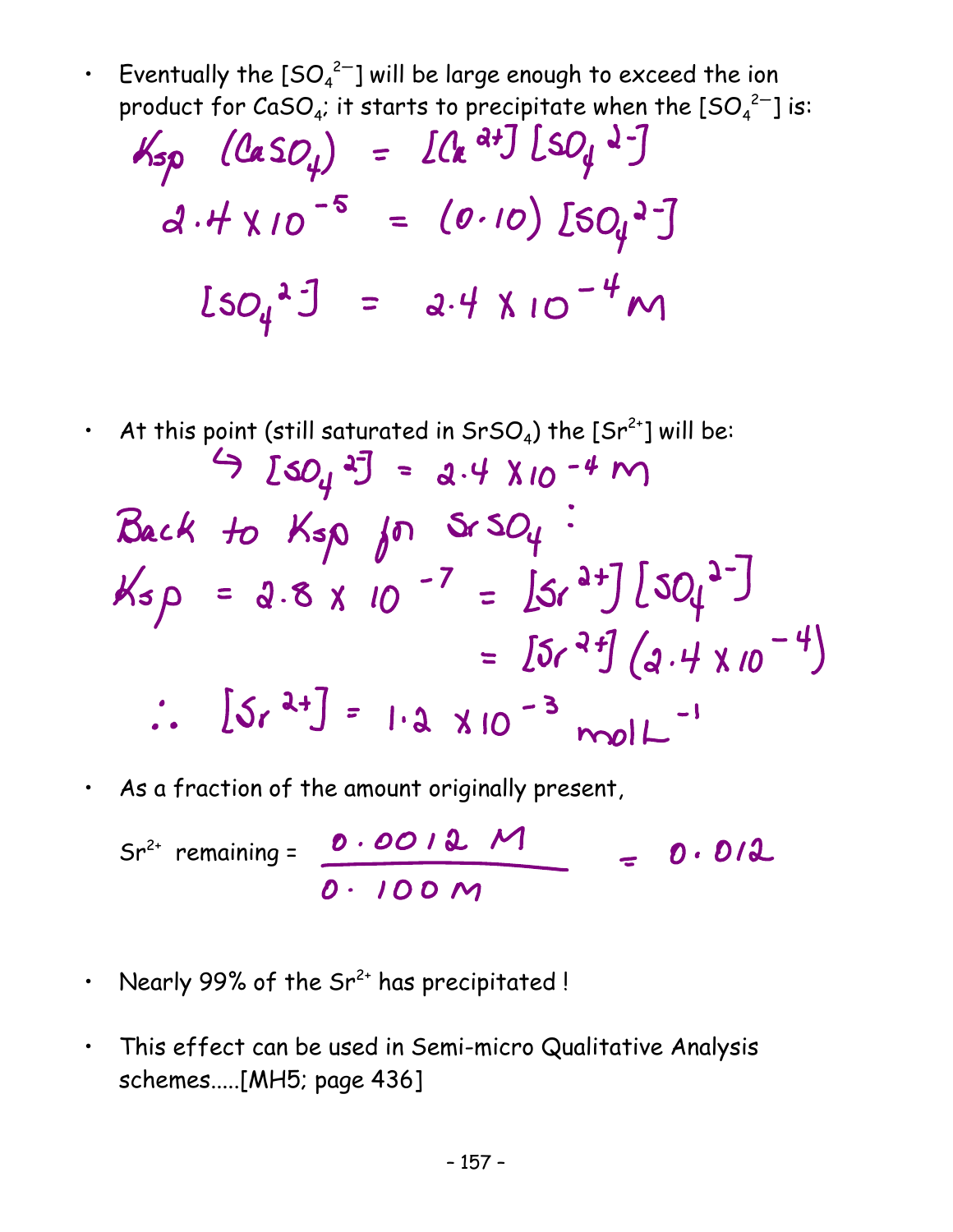**Solubility and pH (and Complexation) Problems** [MH5; 16.2]

- The solubility of many substances influences, and is influenced by, the pH of the solution.
- Metal **Hydroxides** often have low solubility.

EXAMPLE 1:  $Ca(OH)_2$  has  $K_{sp} = 7.9 \times 10^{-6}$ . What is the pH of a solution made by equilibrating solid Ca(OH)<sub>2</sub> with water? water?

| $la$ (OH) $\rightleftharpoons$ $Ca$<br>$\boldsymbol{t}$<br>$d$ $\mathcal{O}$ $\mathcal{H}$         |
|----------------------------------------------------------------------------------------------------|
|                                                                                                    |
| $\begin{bmatrix} B_{1/2} : & \text{solid} \\ E_{2/2} : & \text{solid} \\ \end{bmatrix}$<br>25<br>S |
| $K_{5\mu} = [Ca^{2+}][OH^{-}]^{2}$<br>= (s) (2s) <sup>2</sup><br>$7.9 \times 10^{-6} = 4s^3$       |
| $5^3$ = $7.9 \times 10^{-6}$ = $1.975 \times 10^{-6}$<br>$\boldsymbol{\mathcal{H}}$                |
| $5 = \frac{3}{1} / 1.975 \times 10^{-6}$                                                           |
| = $1.25 \times 10^{-2} = [a^{24}]$                                                                 |
| $[OH^-] = 25 = 2(1.25 \times 10^{-2}) = 2.5 \times 10^{-2} M$                                      |
| $P$ H = 14 - 1.60<br>$p0H = 1.60$<br>$-158-$                                                       |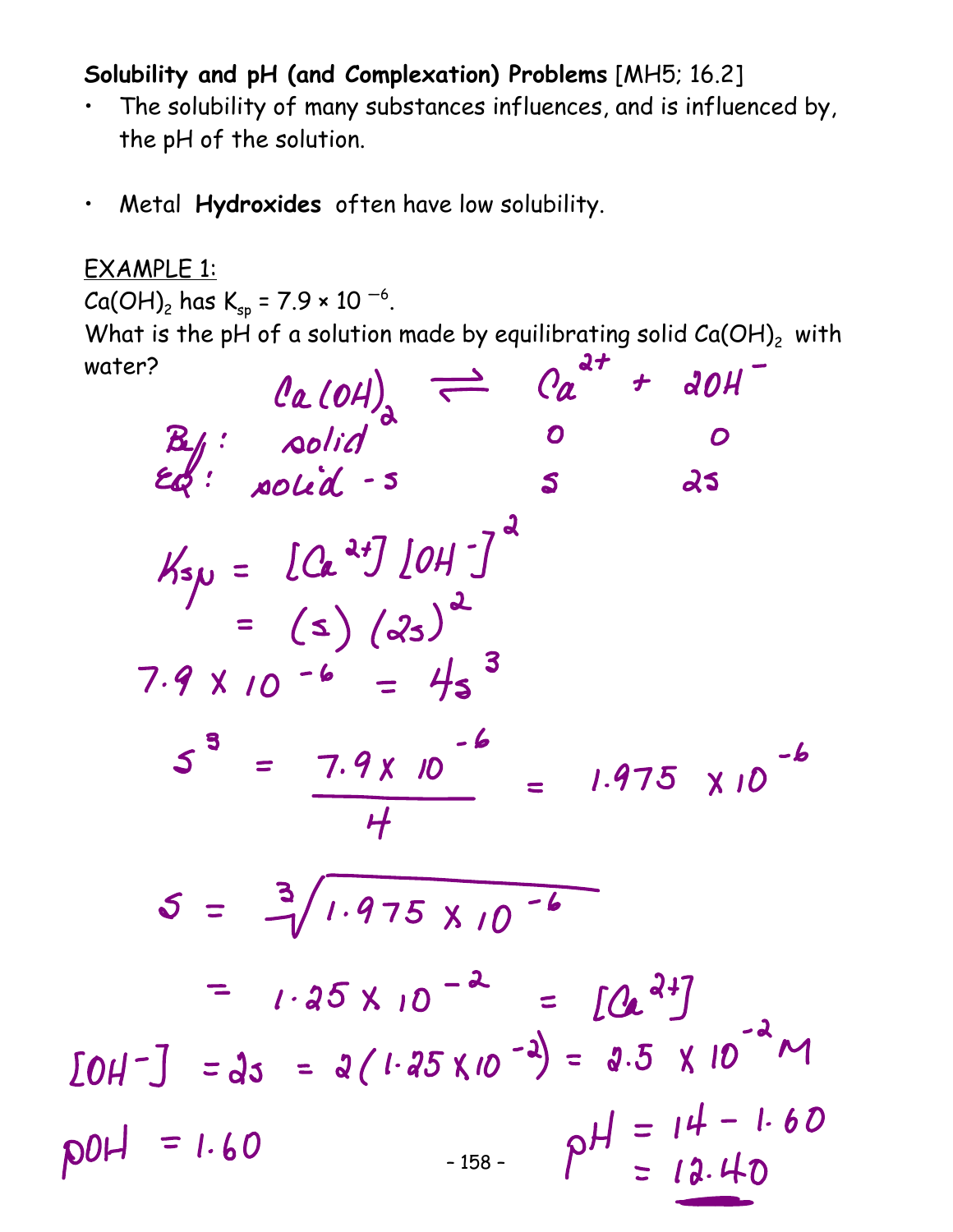• Many metal hydroxides have solubilities so low that their saturated solutions are **not** appreciably basic.

 $Cu(0H)$  =  $a^{2}$  + 201 EXAMPLE 2:  $Cu(OH)<sub>2</sub>$  has  $K_{sp} = 1.6 \times 10^{-19}$ a) What is the pH of a saturated solution of Cu(OH)<sub>2</sub>?<br> $Ksp = 1.6 \times 10^{-19} = [Qu<sup>2+</sup>] [OH<sup>-</sup>]<sup>2</sup>$  $= 45^3$ :  $S = 3.42 \times 10^{-7} = 20u^{24}$ <br> $[0 + 3] = 35 = 6.84 \times 10^{-7}$  moll $p0H = 6.16$  :  $pH = 14 - 6.16 = 7.84$ 

- b) What is the maximum  $[Cu^{2+}]$  concentration possible in a neutral solution? (pH = 7)  $\left[\mu^{4}\right] = 1.0 \times 10^{-7} = \left[\frac{0 \mu^{2}}{1.000}\right]$
- $K_{50}$  =  $[a_{\epsilon}$  ar]  $[OH^{-}]$ <sup>2</sup>  $Q = [Cu^{2t}](1.0 \times 10^{-7})^{d}$ =  $M_{50}$  = 1.6 X10<sup>-19</sup>  $\Rightarrow$  1.6 x 10 -19 =  $[0.24] (1.0 \times 10^{-7})^2$

$$
[0.24] = 1.60 \times 10^{-5} \text{ mol}^{-1}
$$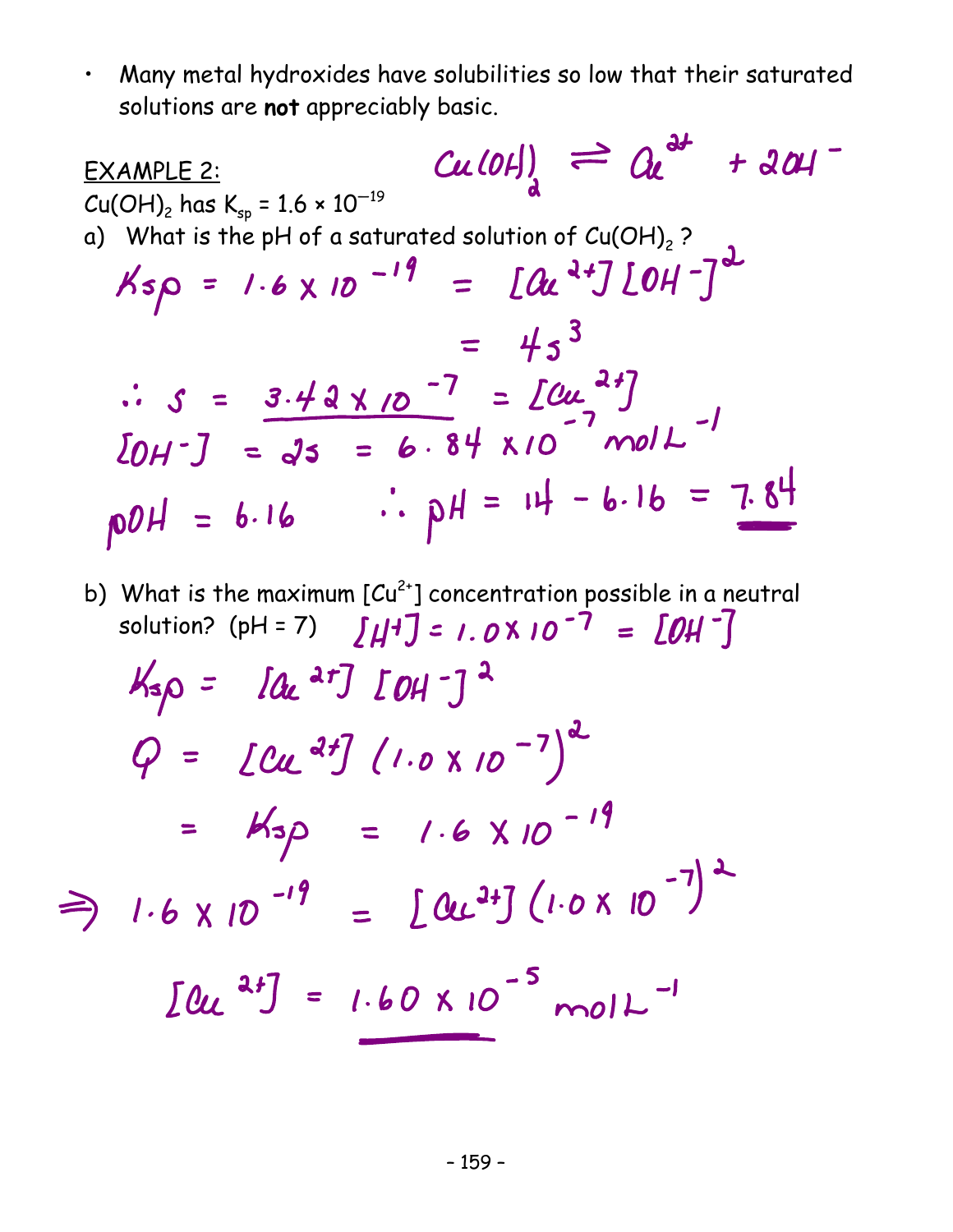c) What is the maximum pH of a solution in which  $[Cu^{2+}] = 0.50$  M ?

 $9 = (0.50) [0H^2] = 45p = 1.6 \times 10^{-19}$  $[DH^-] = 5.56 \times 10^{-10}$ 

$$
pOH = 9.35 \Rightarrow pH = 14 - 9.35
$$

$$
= \frac{4.75}{}
$$

• What conclusion can we draw from this calculation?

|  | Cu (OH) is only appuliably |
|--|----------------------------|
|  |                            |

• The solubilities of salts of weak acids are very much affected by the pH of the solution; to be discussed qualitatively only.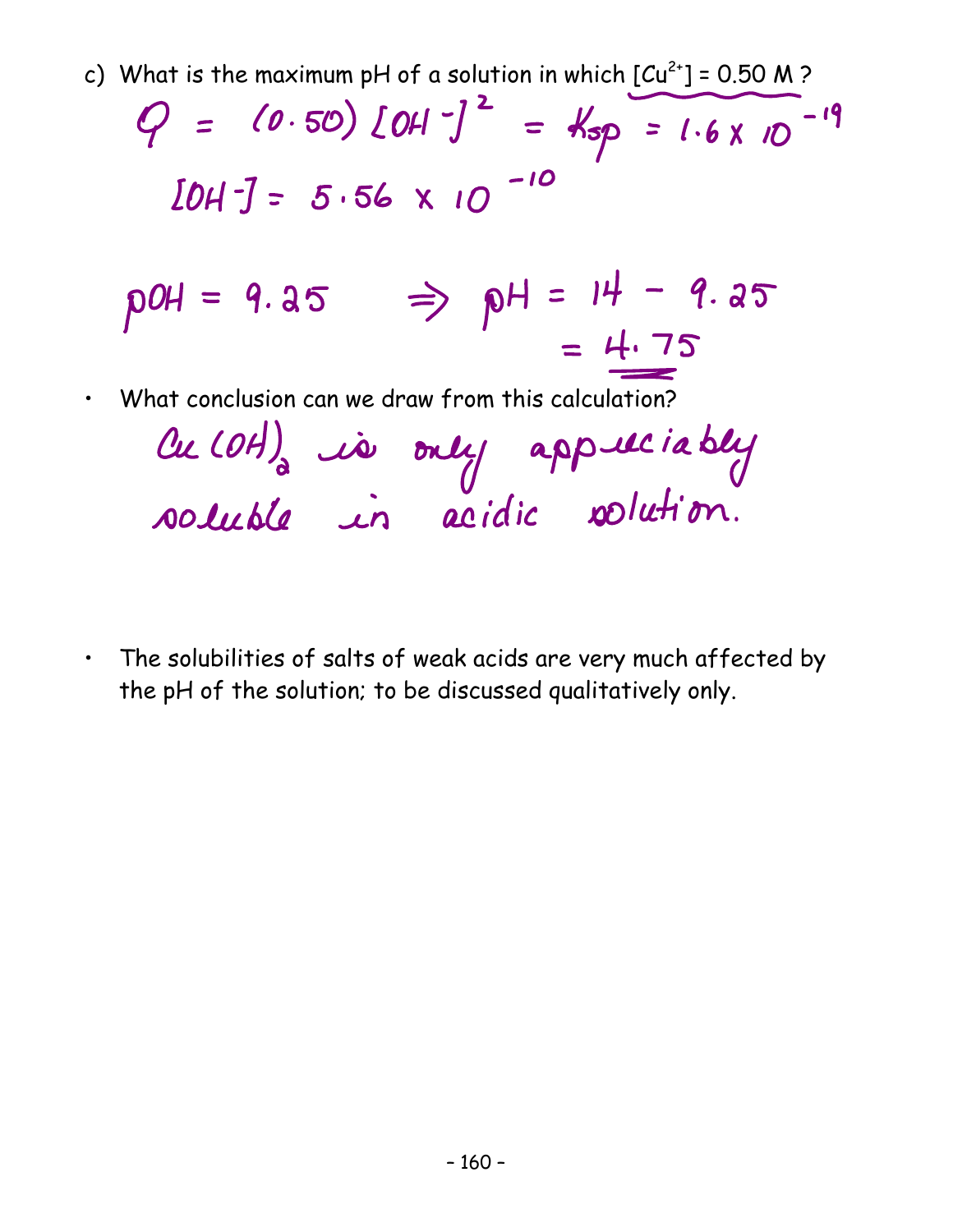EXAMPLE:

AgCl and AgBr are **not** appreciably soluble. When  $HNO<sub>3</sub>$  is added, nothing happens.

 $CH<sub>3</sub>COOAg$  also has a low solubility in water, but dissolves readily if  $HNO<sub>3</sub>$  is added.

Can we explain this observation qualitatively?

 $Equilibria: \qquad \textit{AgCl}(s) \rightleftharpoons \textit{Ag}^{\dagger}(aq) + \textit{Cl}^{-}(aq)$ 

**H**<sup>+</sup> +  $\mathcal{C}\ell^{-}$   $\rightarrow$  **HC**l (strong acid)

 $AgBr(s) \Rightarrow Ag^*(aq) + Br^-(aq)$ 

**H<sup>+</sup> + Br—** ÿ**/ HBr** (strong acid)

**AgAc (s)** º **Ag+ (aq) + Ac—(aq)**

 $H^+$  (aq) +  $Ac^-$  (aq)  $\rightleftharpoons$  HAc (weak acid)